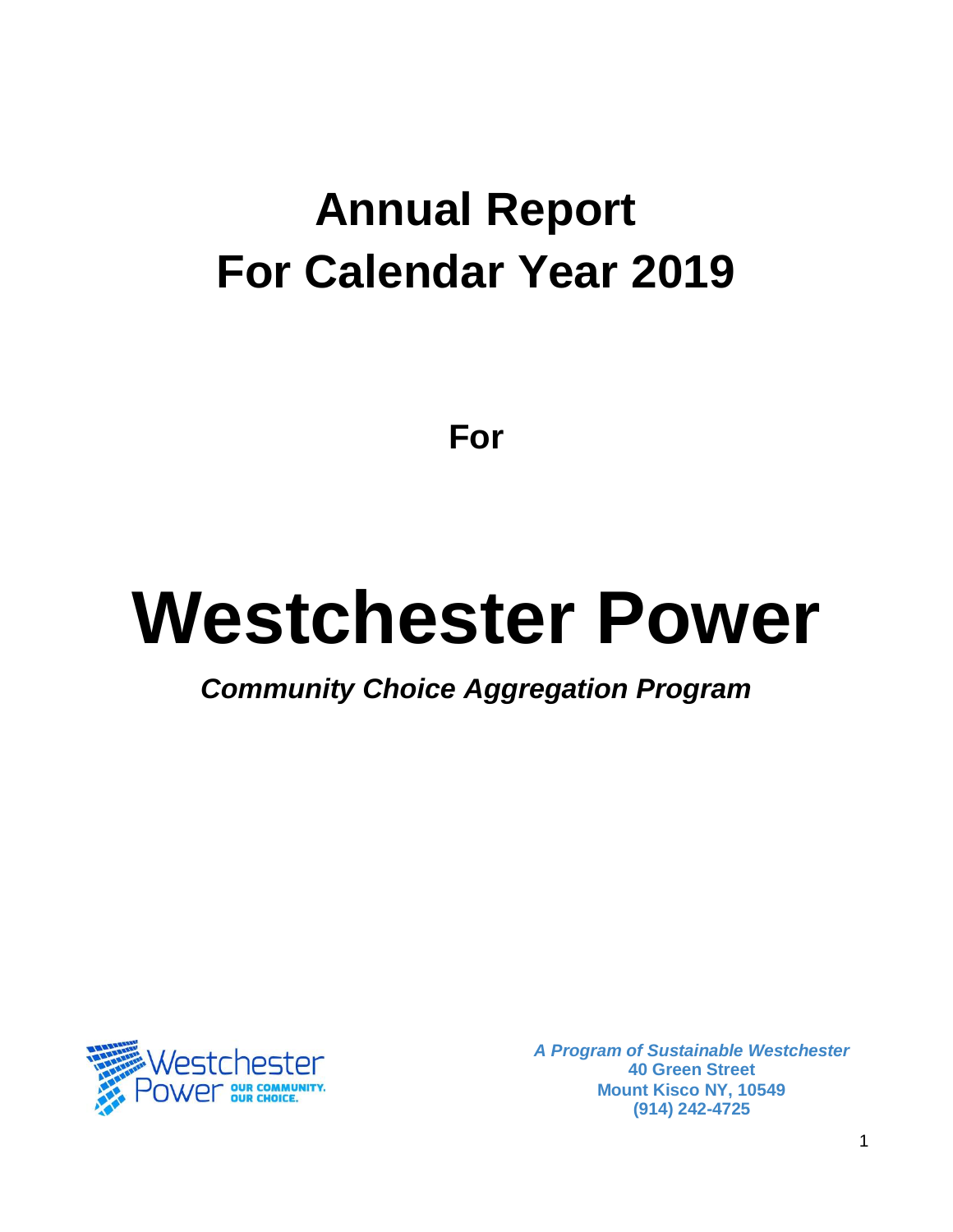## **Westchester Power 2019 Annual Report**

| <b>Commission Order</b>                                           | 3              |
|-------------------------------------------------------------------|----------------|
| <b>Program Retention History</b>                                  | 3              |
| Program Attrition (2019)                                          | 3              |
| Attrition by Municipality (2019): Con Ed Territory                | $\overline{4}$ |
| Attrition by Municipality (2019): NYSEG Territory                 | 5              |
| New Municipalities (2019): Opt Out Period Attrition               | 5              |
| Account Counts by Month (2019): Con Ed Territory                  | 6              |
| Account Counts by Month (2019): NYSEG Territory                   | $\overline{7}$ |
| Total Usage During Reporting Period (2019)                        | 8              |
| Usage During Reporting Period (2019): Con Ed Territory            | 8              |
| Usage During Reporting Period (2019): NYSEG Territory             | $9\,$          |
| <b>Complaints Received</b>                                        | 9              |
| <b>Commodity Prices Paid</b>                                      | 9              |
| CCA Pricing, \$/kWh                                               | 9              |
| CCA Residential Prices vs. Utility Rates (2019): Con Ed Territory | 10             |
| CCA Commercial Prices vs. Utility Rates (2019): Con Ed Territory  | 10             |
| CCA Residential Prices vs. Utility Rates (2019): NYSEG Territory  | 11             |
| CCA Commercial Prices vs. Utility Rates (2019): NYSEG Territory   | 11             |
| Value-added Services: Installation of DER, Clean Energy Services  | 12             |
| <b>Community Solar</b>                                            | 12             |
| Solar + Storage                                                   | 12             |
| Clean Transportation & Landscaping                                | 13             |
| <b>Clean Heat</b>                                                 | 14             |
| 2019 Program Financials                                           | 15             |

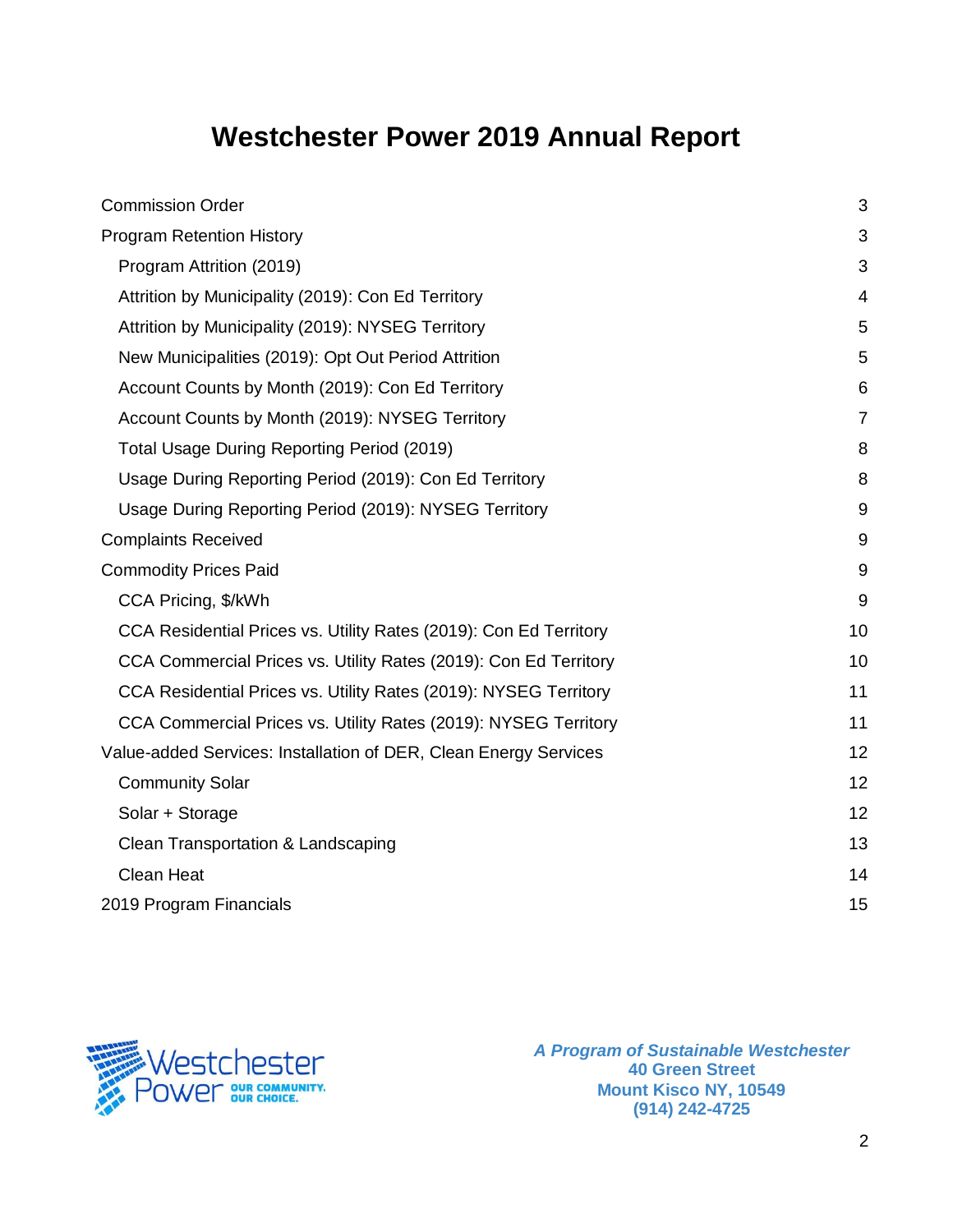## Commission Order

<span id="page-2-0"></span>Per General CCA Order 14-M-0224, we are to report annually "the number of customers served, number of customers cancelling during the year, commodity prices paid and value-added services, if any, and administrative costs collected." Below we have assembled this information for 2019 from January through the end of the year.

## Program Retention History

## <span id="page-2-2"></span><span id="page-2-1"></span>**Program Attrition (2019)**

| 2019                           |                   |                  |                    |            |  |  |  |  |
|--------------------------------|-------------------|------------------|--------------------|------------|--|--|--|--|
| <b>Utility Territory</b>       | <b>Start Load</b> | End of Year Acct | Net Change in 2019 |            |  |  |  |  |
|                                |                   | Total            | Accounts           | Percentage |  |  |  |  |
| Con Ed                         | 80,832            | 101,384          | 20,552             | 25.43%     |  |  |  |  |
| NYSEG*                         | 10,106            | 8,143            | $-1,963$           | $-19.42%$  |  |  |  |  |
| <b>Westchester Power Total</b> | 90,938            | 109,527          | 18,589             | 20.44%     |  |  |  |  |

\*When the NYSEG contracts renewed in June 2019, Sustainable Westchester did not re-enroll 2,041 Day/Night and Time of Use accounts.

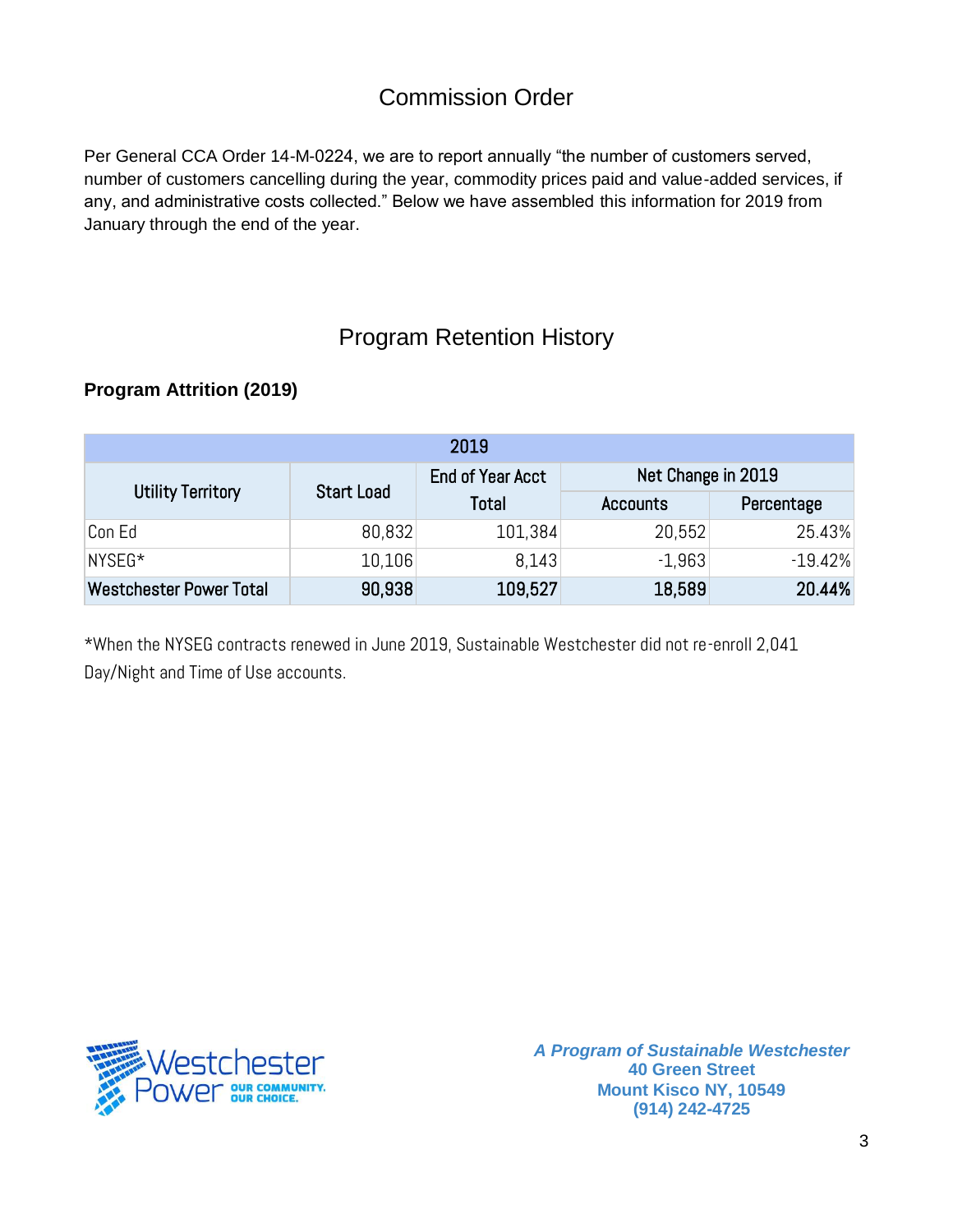## <span id="page-3-0"></span>**Attrition by Municipality (2019): Con Ed Territory**

| 2019                          |                   |                         |                    |            |  |  |  |  |
|-------------------------------|-------------------|-------------------------|--------------------|------------|--|--|--|--|
|                               |                   | <b>End of Year Acct</b> | Net Change in 2019 |            |  |  |  |  |
| Municipality                  | <b>Start Load</b> | <b>Total</b>            | <b>Accounts</b>    | Percentage |  |  |  |  |
| City of New Rochelle          | 16,134            | 17,496                  | 1,362              | 8.44%      |  |  |  |  |
| City of White Plains          | 13,450            | 13,813                  | 363                | 2.70%      |  |  |  |  |
| Town of Bedford               | 543               | 540                     | -3                 | $-0.55%$   |  |  |  |  |
| Town of Greenburgh            | 11,484            | 12,287                  | 803                | 6.99%      |  |  |  |  |
| Town of Mamaroneck            | 3,565             | 3,854                   | 289                | 8.11%      |  |  |  |  |
| Town of New Castle            | 4,345             | 4,567                   | 222                | 5.11%      |  |  |  |  |
| Town of Ossining              | 1,445             | 1,540                   | 95                 | 6.57%      |  |  |  |  |
| Village of Croton-on-Hudson   | 1,919             | 2,189                   | 270                | 14.07%     |  |  |  |  |
| Village of Hastings-on-Hudson | 2,148             | 2,476                   | 328                | 15.27%     |  |  |  |  |
| Village of Irvington          | 1,726             | 1,854                   | 128                | 7.42%      |  |  |  |  |
| Village of Larchmont          | 1,300             | 1,424                   | 124                | 9.54%      |  |  |  |  |
| Village of Mamaroneck         | 5,063             | 5,577                   | 514                | 10.15%     |  |  |  |  |
| Village of Mount Kisco        | 2,901             | 3,028                   | 127                | 4.38%      |  |  |  |  |
| Village of Ossining           | 5,289             | 5,605                   | 316                | 5.97%      |  |  |  |  |
| Village of Pelham             | 1,710             | 1,819                   | 109                | 6.37%      |  |  |  |  |
| Village of Pleasantville      | 2,103             | 2,259                   | 156                | 7.42%      |  |  |  |  |
| Village of Rye Brook          | 2,455             | 2,436                   | $-19$              | $-0.77%$   |  |  |  |  |
| Village of Tarrytown          | 3,252             | 3,204                   | $-48$              | $-1.48%$   |  |  |  |  |
| <b>Con Ed Totals</b>          | 80,832            | 85,968                  | 5,136              | 6.35%      |  |  |  |  |
| City of Peekskill*            | 6318              | 5,405                   | $-913$             | $-14.45%$  |  |  |  |  |
| City of Rye*                  | 4,291             | 4,121                   | $-170$             | $-3.96%$   |  |  |  |  |
| Village of Ardsley*           | 1,302             | 1,166                   | $-136$             | $-10.45%$  |  |  |  |  |
| Village of Dobbs Ferry*       | 3,196             | 2,955                   | $-241$             | $-7.54%$   |  |  |  |  |
| Village of Sleepy Hollow*     | 2,012             | 1,769                   | $-243$             | $-12.08%$  |  |  |  |  |
| <b>Con Ed Grand Totals</b>    | 97,951            | 101,384                 | 3,433              | 3.50%      |  |  |  |  |

\*The City of Peekskill, the City of Rye, the Village of Ardsley, the Village of Dobbs Ferry, and the Village of Sleepy Hollow joined the Program in 2019. Further information on the attrition during the Opt Out Period for those municipalities can be found under the heading "New Municipalities: Opt Out Period Attrition."

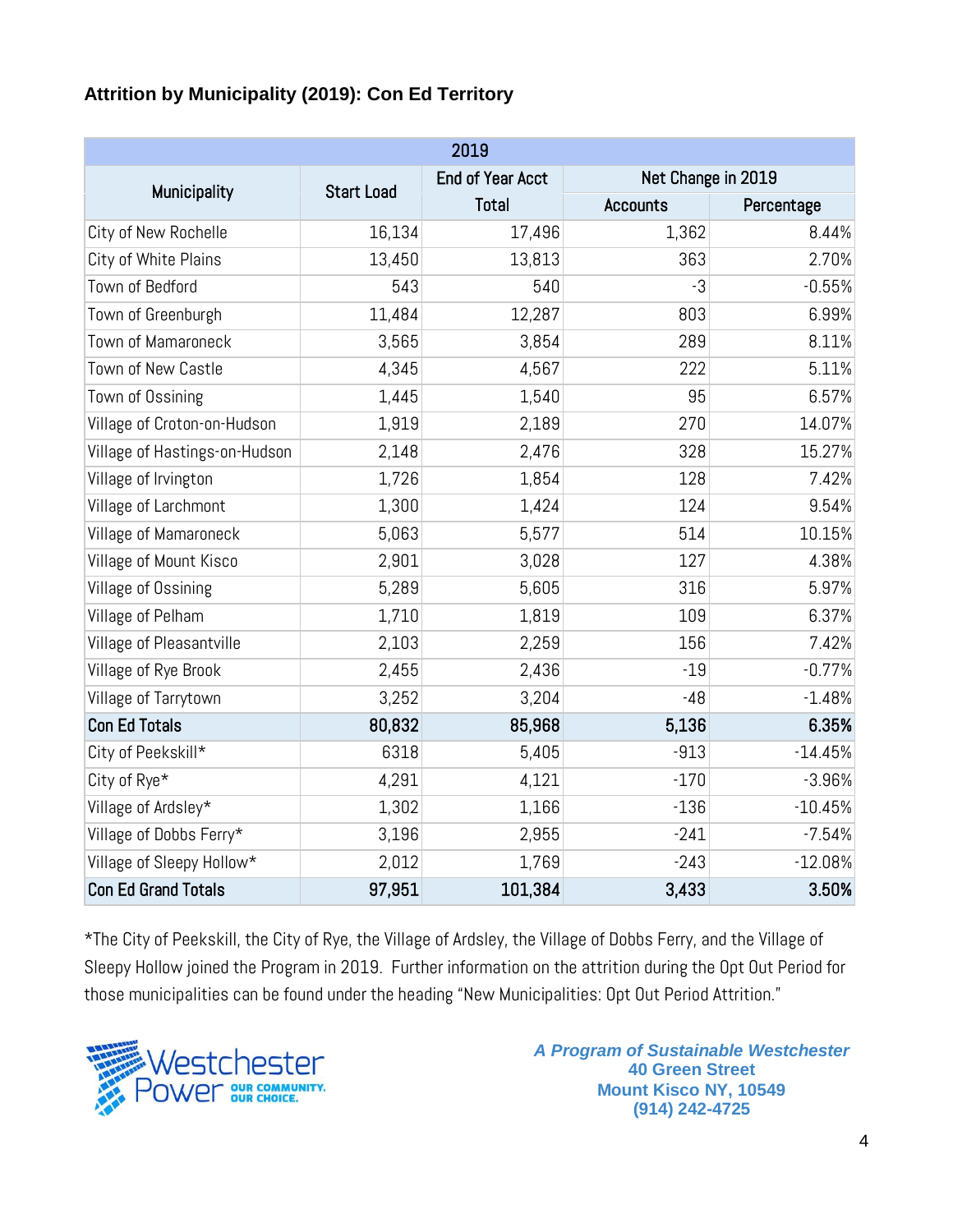## <span id="page-4-0"></span>**Attrition by Municipality (2019): NYSEG Territory**

| 2019                      |                   |                         |                     |            |  |  |  |  |
|---------------------------|-------------------|-------------------------|---------------------|------------|--|--|--|--|
| Municipality              | <b>Start Load</b> | <b>End of Year Acct</b> | Net Change in 2019* |            |  |  |  |  |
|                           |                   | <b>Total</b>            | <b>Accounts</b>     | Percentage |  |  |  |  |
| Town of Bedford           | 2,572             | 2,207                   | $-365$              | $-14.19%$  |  |  |  |  |
| Town of Lewisboro         | 2,072             | 1,620                   | $-452$              | $-21.81%$  |  |  |  |  |
| Town of North Salem       | 1,122             | 883                     | $-239$              | $-21.30%$  |  |  |  |  |
| Town of Pound Ridge       | 993               | 882                     | $-111$              | $-11.18%$  |  |  |  |  |
| <b>Town of Somers</b>     | 3,347             | 2551                    | $-796$              | $-23.78%$  |  |  |  |  |
| <b>NYSEG Grand Totals</b> | 10,106            | 8,143                   | $-1,963$            | $-19.42%$  |  |  |  |  |

\*When the NYSEG contracts renewed in June 2019, Sustainable Westchester did not re-enroll 2,041 Day/Night and Time of Use accounts.

#### <span id="page-4-1"></span>**New Municipalities (2019): Opt Out Period Attrition**

| Municipality                  | Original<br>Load | Orig Load<br>Opt Outs | <b>Orig Load</b><br>Attrition | Start Load* | <b>End Load</b> | Post-Opt<br>Out<br>Attrition<br>2019 <sub>(%)</sub> | <b>Net</b><br>Attrition<br>2019 (%) |
|-------------------------------|------------------|-----------------------|-------------------------------|-------------|-----------------|-----------------------------------------------------|-------------------------------------|
| City of Peekskill             | 7,159            | 590                   | 8.2%                          | 6076        | 5,405           | 11.0%                                               | 24.5%                               |
| City of Rye                   | 4,607            | 223                   | 4.8%                          | 4,202       | 4,121           | 1.9%                                                | 10.5%                               |
| Village of Ardsley            | 1,403            | 87                    | 6.2%                          | 1,287       | 1,166           | 9.4%                                                | 16.9%                               |
| <b>Village of Dobbs Ferry</b> | 3,436            | 87                    | 2.5%                          | 3.115       | 2,955           | 5.1%                                                | 14.0%                               |
| Village of Sleepy Hollow      | 2,522            | 116                   | 4.6%                          | 1,967       | 1,769           | 10.1%                                               | 29.9%                               |

\*Start Load represents the number of accepted accounts after the original 30-day opt-out period

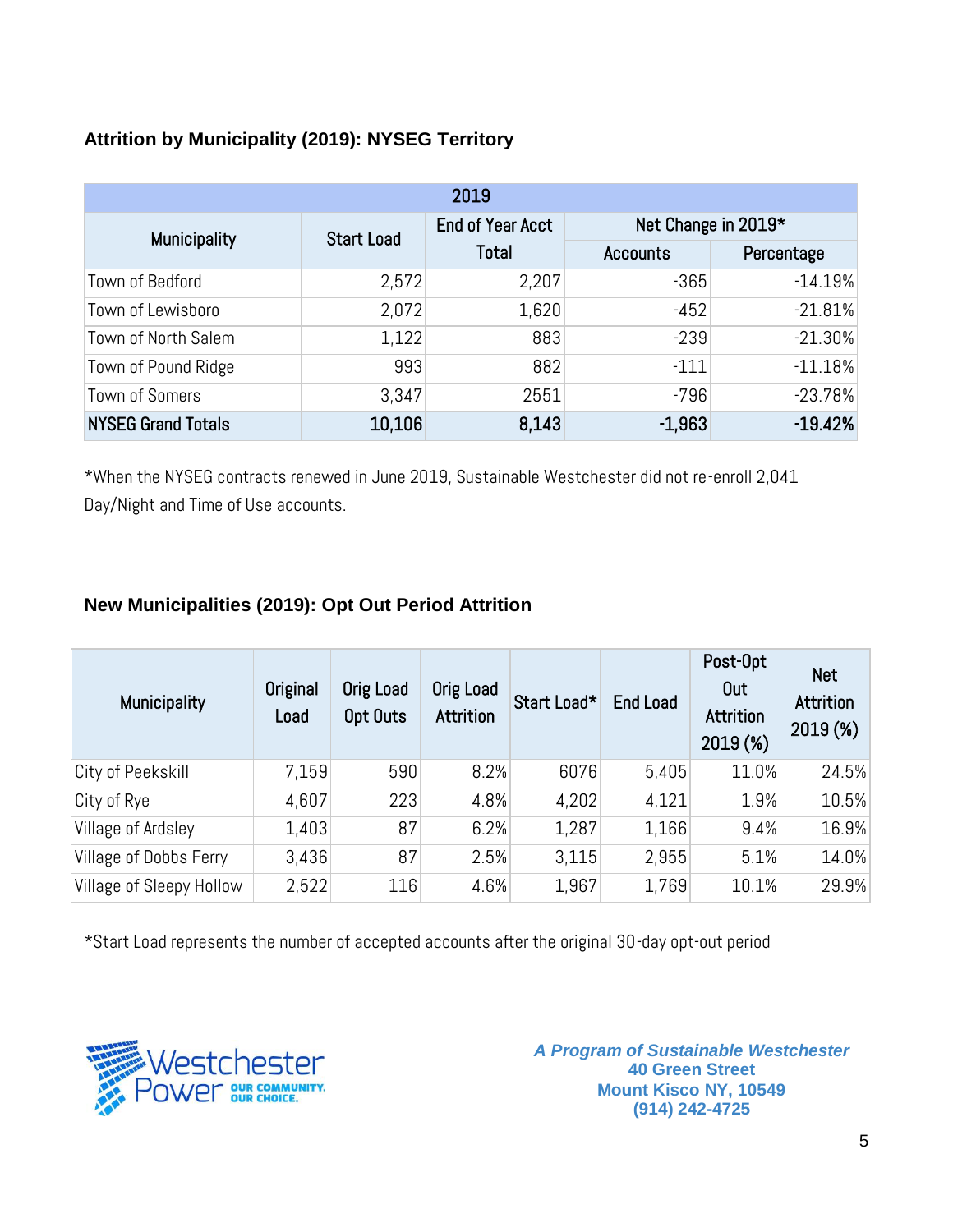## <span id="page-5-0"></span>**Account Counts by Month (2019): Con Ed Territory**

| Municipality                      | <b>Start</b><br>Load | Jan    | Feb    | Mar    | Apr   | May                  | Jun                         | Jul                                                                   | Aug   | Sep                           | <b>Oct</b> | Nov           | <b>Dec</b> | Net<br>Change<br>2019<br>$(\%)$ |
|-----------------------------------|----------------------|--------|--------|--------|-------|----------------------|-----------------------------|-----------------------------------------------------------------------|-------|-------------------------------|------------|---------------|------------|---------------------------------|
| City of New Rochelle              | 16,134               | 15,893 | 17,744 | 16,897 |       |                      | 17,145 16,956 16,803        | 16,500                                                                |       | 16,279 15,993 15,763 15,568   |            |               | 17,496     | 8.44%                           |
| City of White Plains              | 13,450               | 13,386 | 15,121 |        |       |                      | 12,543 14,753 14,483 14,388 | 13,983                                                                |       | $13,840$ 13,635 13,510 13,342 |            |               | 13,813     | 2.70%                           |
| Town of Bedford                   | 543                  | 540    | 610    | 600    | 600   | 587                  | 584                         | 586                                                                   | 572   | 564                           | 557        | 525           | 540        | $-0.55%$                        |
| Town of Greenburgh                | 11,484               | 11,439 | 12,784 | 11,817 |       | 12,520 12,319 12,227 |                             | 12,113                                                                |       | 11,920 11,777                 |            | 11,666 11,522 | 12,287     | 6.99%                           |
| Town of<br>Mamaroneck             | 3,565                | 3,532  | 4,028  | 3,973  | 3,900 | 3,872                | 3,840                       | 3,775                                                                 | 3,713 | 3,656                         | 3,617      | 3,570         | 3,854      | 8.11%                           |
| Town of Newcastle                 | 4,345                | 4,329  | 4,750  | 4,728  | 4,697 | 4,650                | 4,552                       | 4,534                                                                 | 4,509 | 4,447                         | 4,410      | 4,294         | 4,567      | 5.11%                           |
| Town of Ossining                  | 1,445                | 1,436  | 1,590  | 1,565  | 1,552 | 1,532                | 1,533                       | 1,527                                                                 | 1,512 | 1,492                         | 1,473      | 1,460         | 1,540      | 6.57%                           |
| Village of Croton-on-<br>Hudson   | 1,919                | 1,892  | 2,226  | 2,202  | 2,181 | 2,160                | 2,152                       | 2,126                                                                 | 2,091 | 2,049                         | 2,018      | 2,000         | 2,189      | 14.07%                          |
| Village of Hastings-<br>on-Hudson | 2,148                | 2,153  | 2,491  | 2,359  | 2,444 | 2,401                | 2,394                       | 2,361                                                                 | 2,332 | 2,301                         | 2,284      | 2,268         | 2,476      | 15.27%                          |
| Village of Irvington              | 1,726                | 1,715  | 1,923  | 1,904  | 1,886 | 1,868                | 1,855                       | 1,835                                                                 | 1,814 | 1,778                         | 1,752      | 1,751         | 1,854      | 7.42%                           |
| Village of Larchmont              | 1,300                | 1,288  | 1,446  | 1,420  | 1,415 | 1,397                | 1,385                       | 1,370                                                                 | 1,354 | 1,323                         | 1,306      | 1,307         | 1,424      | 9.54%                           |
| Village of<br>Mamaroneck          | 5,063                | 5,036  | 5,689  | 5,625  | 5,544 | 5,405                | 5,358                       | 5,306                                                                 | 5,236 | 5,176                         | 5,113      | 5,069         | 5,577      | 10.15%                          |
| Village of Mount<br>Kisco         | 2,901                | 2,858  | 3,070  | 3,030  | 3,013 | 2,967                | 2,920                       | 2,916                                                                 | 2,879 | 2,835                         | 2,820      | 2,771         | 3,028      | 4.38%                           |
| Village of Ossining               | 5,289                | 5,247  | 6,058  | 5,986  | 5,849 | 5,788                | 5,716                       | 5,584                                                                 | 5,545 | 5,429                         | 5,337      | 5,292         | 5,605      | 5.97%                           |
| Village of Pelham                 | 1,710                | 1,705  | 1,883  | 1,848  | 1,830 | 1,813                | 1,791                       | 1,773                                                                 | 1,739 | 1,713                         | 1,697      | 1,674         | 1,819      | 6.37%                           |
| Village of<br>Pleasantville       | 2,103                | 2,089  | 2,262  | 2,247  | 2,228 | 2,201                | 2,183                       | 2,170                                                                 | 2,138 | 2,108                         | 2,081      | 2,073         | 2,259      | 7.42%                           |
| Village of Rye Brook              | 2,455                | 2,431  | 2,713  | 2,662  | 2,646 | 2,635                | 2,616                       | 2,576                                                                 | 2,557 | 2,485                         | 2,479      | 2,450         | 2,436      | $-0.77%$                        |
| Village of Tarrytown              | 3,252                | 3,237  | 3,730  | 3,644  | 3,628 | 3,548                | 3,527                       | 3,464                                                                 | 3,386 | 3,316                         | 3,284      | 3,222         | 3,204      | $-1.48%$                        |
| Total -pre new<br>municipalities  | 80,832               | 80,206 | 90,118 |        |       |                      |                             | 85,050 87,831 86,582 85,824 84,499 83,416 82,077 81,167 80,158 85,968 |       |                               |            |               |            | 6.35%                           |

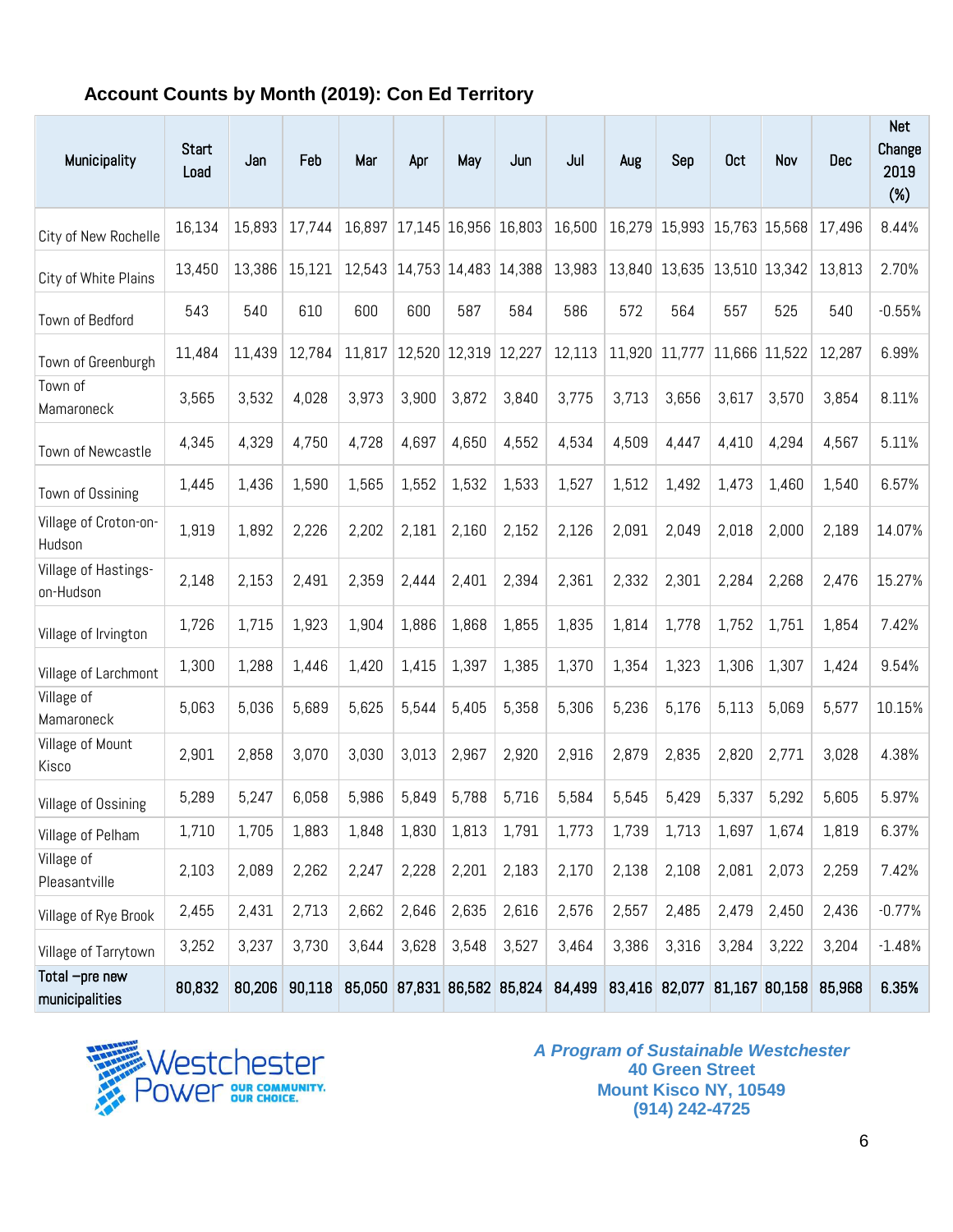| Municipalities $-$<br><b>New 2019</b> | <b>Start</b><br>Load | Jan                      | Feb    | Mar                      | Apr   | May   | Jun   | Jul                                        | Aug   | Sep   | <b>Oct</b> | Nov   | Dec                          | Net<br>Change<br>2019<br>$(\%)$ |
|---------------------------------------|----------------------|--------------------------|--------|--------------------------|-------|-------|-------|--------------------------------------------|-------|-------|------------|-------|------------------------------|---------------------------------|
| City of Peekskill                     | 6076                 | $\overline{\phantom{a}}$ |        |                          | ٠     | ٠     | 23    | 5,704                                      | 5,616 | 5,335 | 5,158      | 4,989 | 5,405                        | $-11.04%$                       |
| City of Rye                           | 4,202                |                          |        | $\overline{\phantom{a}}$ | 4,015 | 3,985 | 3,930 | 3,880                                      | 3,816 | 3,742 | 3,695      | 3,585 | 4,121                        | $-1.93%$                        |
| Village of Ardsley                    | 1,287                | $\blacksquare$           | 1,194  | 1,181                    | 1,168 | 1,155 | 1,152 | 1,136                                      | 1,135 | 1,107 | 1,102      | 1,088 | 1,166                        | $-9.40%$                        |
| Village of Dobbs<br>Ferry             | 3,115                | $\overline{\phantom{a}}$ |        | $\overline{\phantom{a}}$ | 449   | 2,958 | 2,894 | 2,871                                      | 2,826 | 2,748 | 2,705      | 2,655 | 2,955                        | $-5.14%$                        |
| Village of Sleepy<br>Hollow           | 1,967                | $\overline{\phantom{a}}$ | 2,151  | 2,103                    | 2,070 | 2,021 | 2,006 | 1,943                                      | 1,908 | 1,871 | 1,841      | 1,817 | 1,769                        | $-10.07%$                       |
| <b>Con Ed Grand Totals</b>            | 97,479               | 80,206                   | 93,463 |                          |       |       |       | 88,334 95,533 96,701 95,829 100,033 98,717 |       |       |            |       | 96,880 95,668 94,292 101,384 | 4.01%                           |

## <span id="page-6-0"></span>**Account Counts by Month (2019): NYSEG Territory**

| Municipality          | Start<br>Load | Jan           | Feb    | Mar    | Apr    | May   | $Jun*$ | Jul   | Aug   | Sep   | Oct         | Nov   | Dec.  | Net<br>Change<br>Since<br><b>Contract</b><br>Renewal | Net<br>Change<br>2019<br>$(\%)$ |
|-----------------------|---------------|---------------|--------|--------|--------|-------|--------|-------|-------|-------|-------------|-------|-------|------------------------------------------------------|---------------------------------|
| Town of Bedford       | 2,572         | 2,664         | 2,638  | 2,616  | 2,614  | 2,584 | 2,047  | 2,004 | 1,994 | 2,274 | 2,311       | 2,202 | 2,207 | 7.82%                                                | $-14.19%$                       |
| Town of Lewisboro     | 2,072         | 2,142         | 2,120  | 2,105  | 2,098  | 2,085 | 1,475  | 1,449 | 1,462 |       | 1,660 1,681 | 1,623 | 1,620 | 9.83%                                                | $-21.81%$                       |
| Town of North         |               |               |        |        |        |       |        |       |       |       |             |       |       |                                                      |                                 |
| Salem                 | 1,122         | 1,121         | 1,110  | 1,094  | 1,099  | 1,089 | 807    | 816   | 807   | 926   | 982         | 918   | 883   | 9.42%                                                | $-21.30%$                       |
| Town of Pound         |               |               |        |        |        |       |        |       |       |       |             |       |       |                                                      |                                 |
| Ridge                 | 993           | 975           | 953    | 928    | 915    | 897   | 845    | 810   | 809   | 900   | 982         | 866   | 882   | 4.38%                                                | $-11.18%$                       |
| <b>Town of Somers</b> | 3,347         | 3,387         | 3,358  | 3,343  | 3,341  | 3,288 | 2328   | 2309  | 2356  | 2636  | 2660        | 2562  | 2551  | 9.58%                                                | $-23.78%$                       |
| <b>NYSEG Totals</b>   |               | 10,106 10,289 | 10.179 | 10,086 | 10,067 | 9,943 | 7,502  | 7,388 | 7,428 |       | 8,396 8,616 | 8,171 | 8,143 |                                                      | $8.54\%$ -19.42%                |

\*Start of a new contract and removal of 2,041 Day/Night and TOU accounts

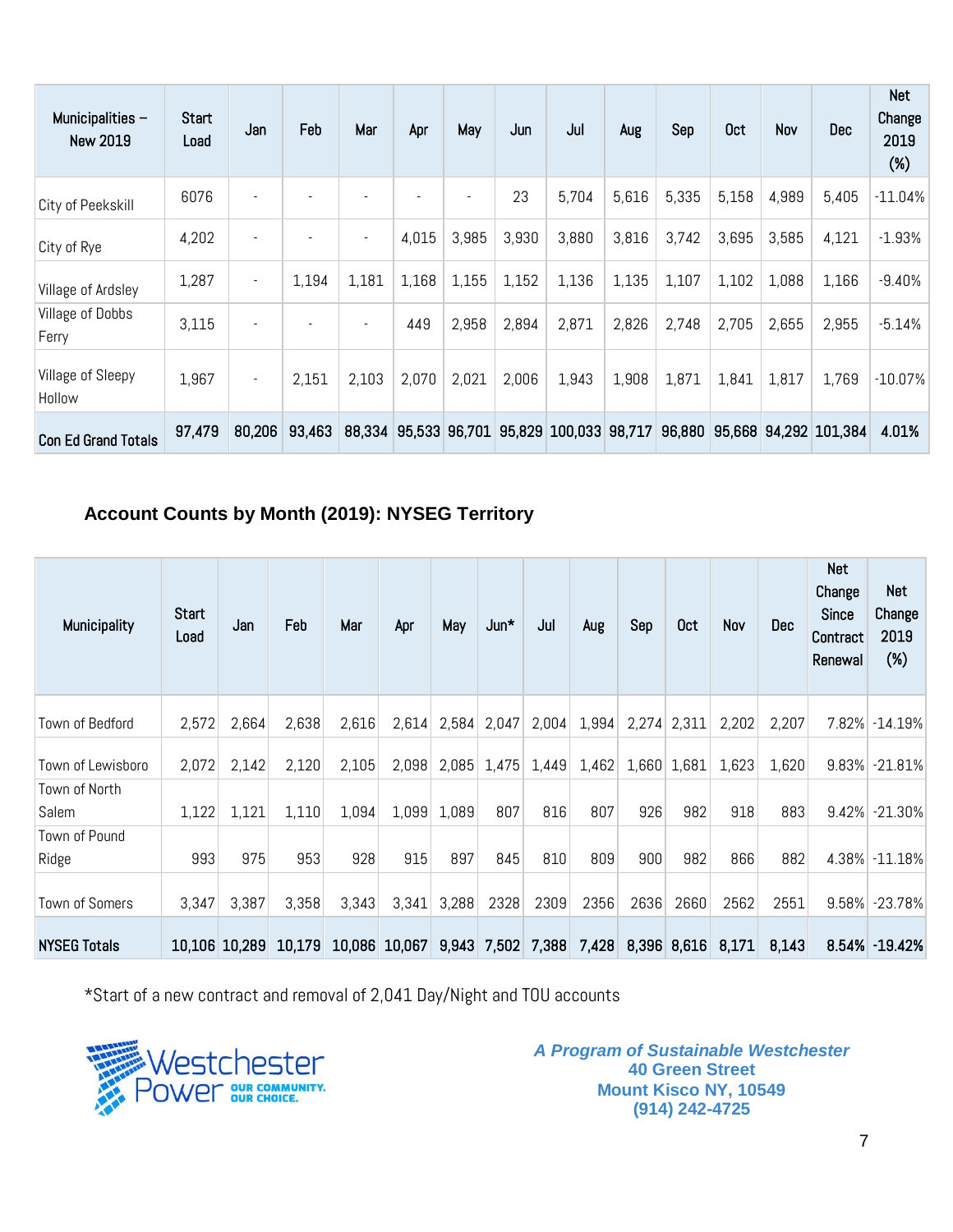## <span id="page-7-0"></span>**Total Usage During Reporting Period (2019)**

|                                   | <b>Standard Supply Usage</b> | <b>Green Supply Usage</b> | <b>Total Usage</b> |
|-----------------------------------|------------------------------|---------------------------|--------------------|
| <b>NYSEG</b>                      | 53,347,819                   | 66,464,214                | 119,812,033        |
| ConEd                             | 122,754,751                  | 598,508,344               | 721,263,095        |
| Total Westchester Power kWh Usage | 176,102,570                  | 664,972,558               | 841,075,128        |

## <span id="page-7-1"></span>**Usage During Reporting Period (2019): Con Ed Territory**

| Municipality                  | <b>Standard Supply Usage</b> | <b>Green Supply Usage</b> | <b>Total Usage</b> |
|-------------------------------|------------------------------|---------------------------|--------------------|
| City of New Rochelle          | 652,901                      | 113,863,055               | 114,515,956        |
| City of Peekskill             | 49,917                       | 15,493,392                | 15,543,309         |
| City of Rye                   | 481,491                      | 35,731,832                | 36,213,323         |
| City of White Plains          | 567,691                      | 83,789,478                | 84,357,169         |
| Town of Bedford               | 113,730                      | 11,149,240                | 11,262,970         |
| Town of Greenburgh            | 95,712,771                   | 1,412,732                 | 97,125,503         |
| Town of Mamaroneck            | 307,360                      | 35,025,298                | 35,332,658         |
| Town of New Castle            | 774,662                      | 58,032,534                | 58,807,196         |
| Town of Ossining              | 108,828                      | 11,978,965                | 12,087,793         |
| Village of Ardsley            | 64,686                       | 9,094,980                 | 9,159,666          |
| Village of Dobbs Ferry        | 135,161                      | 13,160,070                | 13,295,231         |
| Village of Croton-on-Hudson   | 147,389                      | 14,785,556                | 14,932,945         |
| Village of Hastings-on-Hudson | 57,585                       | 14,998,714                | 15,056,299         |
| Village of Irvington          | 112,843                      | 17,063,847                | 17,176,690         |
| Village of Larchmont          | 238,804                      | 14,726,960                | 14,965,764         |
| Village of Mamaroneck         | 256,314                      | 38,083,737                | 38,340,051         |
| Village of Mount Kisco        | 19,037,807                   | 218,365                   | 19,256,172         |
| Village of Ossining           | 153,289                      | 30,788,330                | 30,941,619         |
| Village of Pelham             | 103240                       | 13203836                  | 13,307,076         |
| Village of Pleasantville      | 1391052                      | 13154610                  | 14,545,662         |
| Village of Rye Brook          | 2099108                      | 22751448                  | 24,850,556         |
| Village of Sleepy Hollow      | 65224                        | 9847366                   | 9,912,590          |
| Village of Tarrytown          | 122898                       | 20153999                  | 20,276,897         |
| <b>Total ConEd Usage</b>      | 122,754,751                  | 598,508,344               | 721,263,095        |

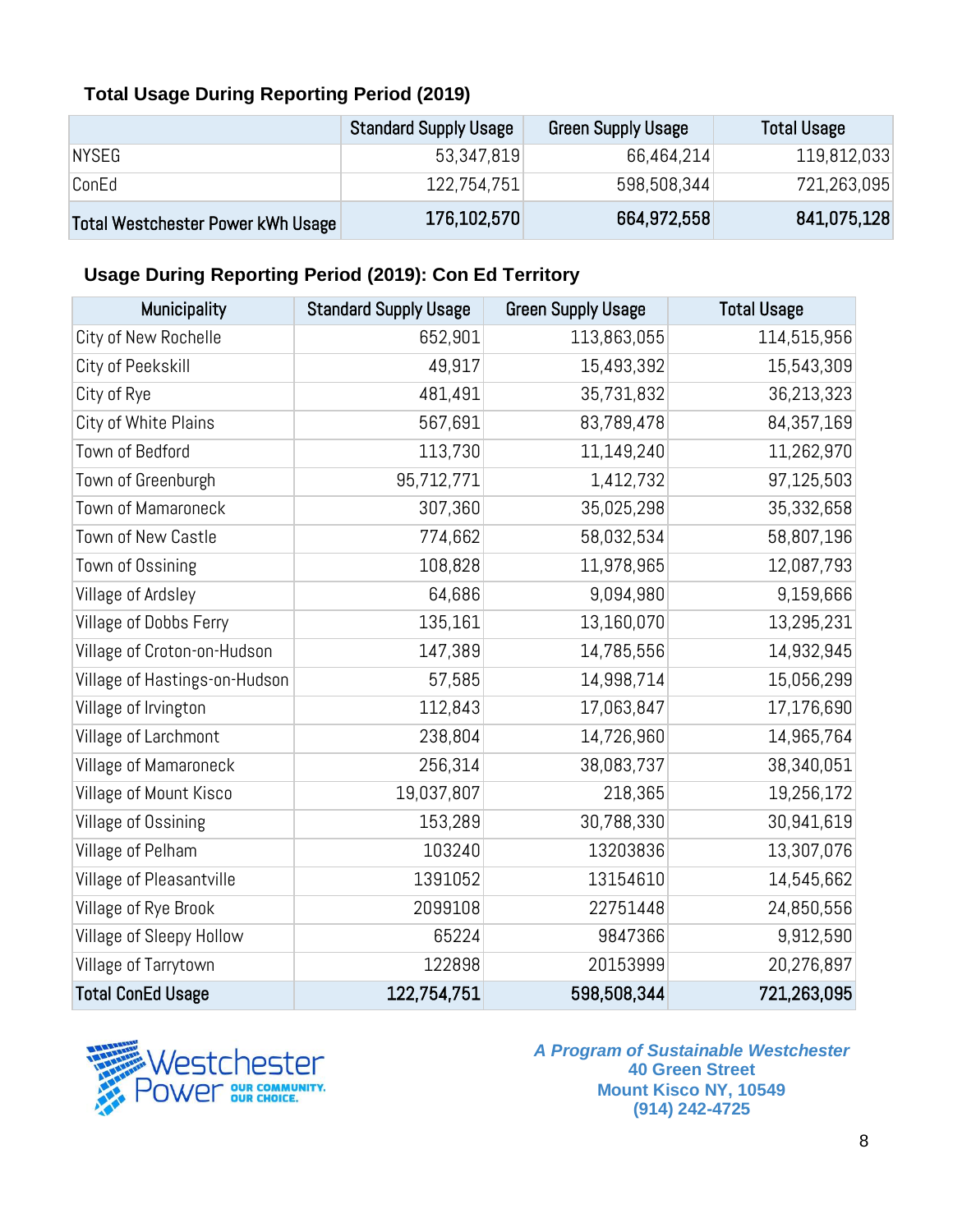## <span id="page-8-0"></span>**Usage During Reporting Period (2019): NYSEG Territory**

| Municipality             | <b>Standard Supply Usage</b><br>(kWh) | <b>Green Supply Usage</b><br>(kWh) | <b>Total Usage</b><br>(kWh) |
|--------------------------|---------------------------------------|------------------------------------|-----------------------------|
| Town of Bedford          | 1,511,375                             | 30,066,770                         | 31,578,145                  |
| Town of Lewisboro        | 13,259,019                            | 11,294,155                         | 24,553,174                  |
| Town of North Salem      | 814,907                               | 11,382,651                         | 12,197,558                  |
| Town of Pound Ridge      | 302,608                               | 13,110,920                         | 13,413,528                  |
| <b>Town of Somers</b>    | 37,459,910                            | 609,718                            | 38,069,628                  |
| <b>Total NYSEG Usage</b> | 53,347,819                            | 66,464,214                         | 119,812,033                 |

## Complaints Received

<span id="page-8-1"></span>

| <b>Complaint Category</b>               | Count   |
|-----------------------------------------|---------|
| a. Enrolled without notice              | 12      |
| b. Difficulty enrolling or dropping     |         |
| c. Dissatisfied with price/program      |         |
| Submitted to NY Dept. of Public Service | $\star$ |

\*Reported by Dept. of Public Service staff

## Commodity Prices Paid

## <span id="page-8-3"></span><span id="page-8-2"></span>**CCA Pricing, \$/kWh**

|                | <b>Con Ed Territory</b> | <b>NYSEG Territory</b> |
|----------------|-------------------------|------------------------|
| 100% Renewable | 0.07959                 | 0.0693                 |
| Standard       | 0.07709                 | 0.0661                 |

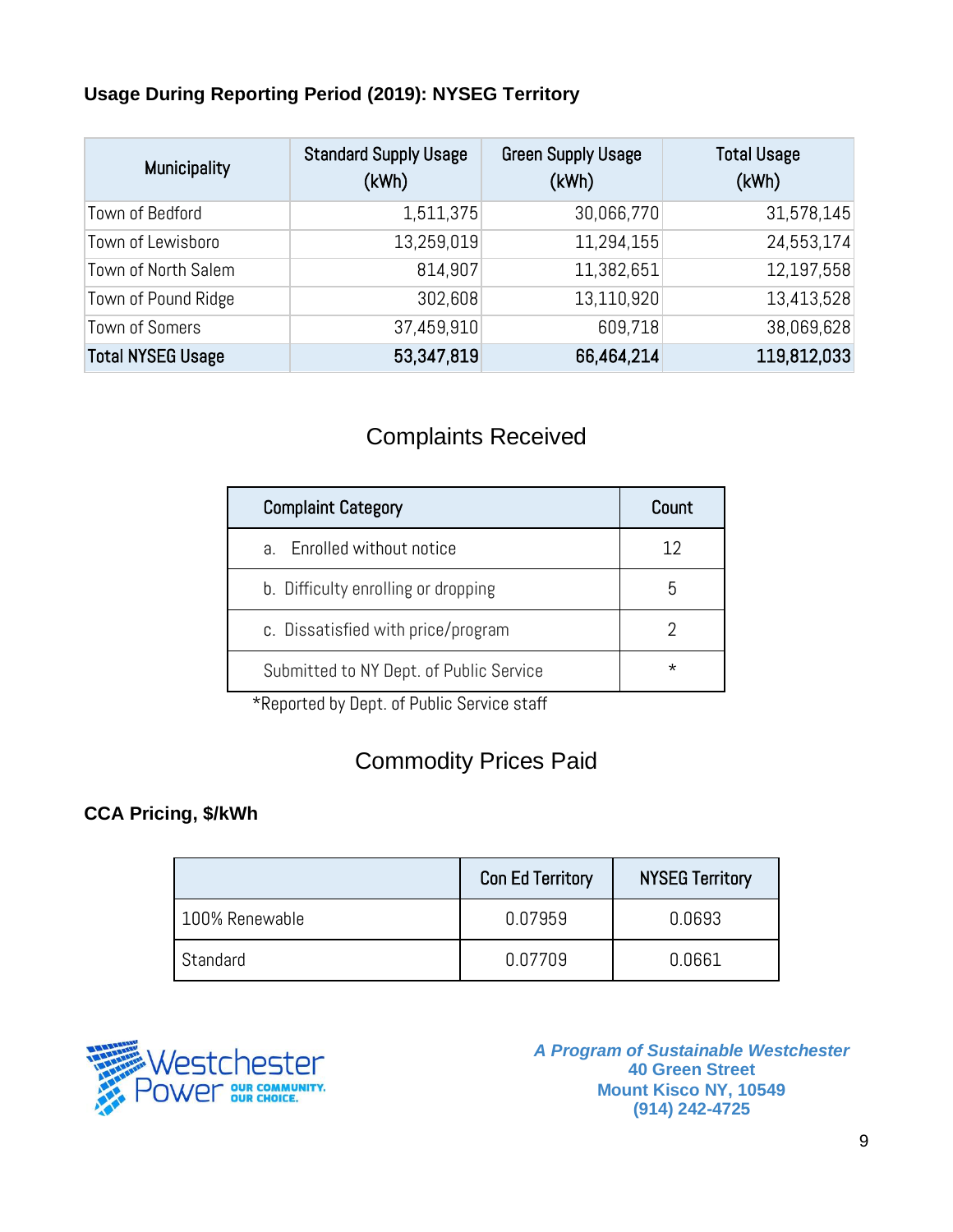

## <span id="page-9-0"></span>**CCA Residential Prices vs. Utility Rates (2019): Con Ed Territory**

<span id="page-9-1"></span>



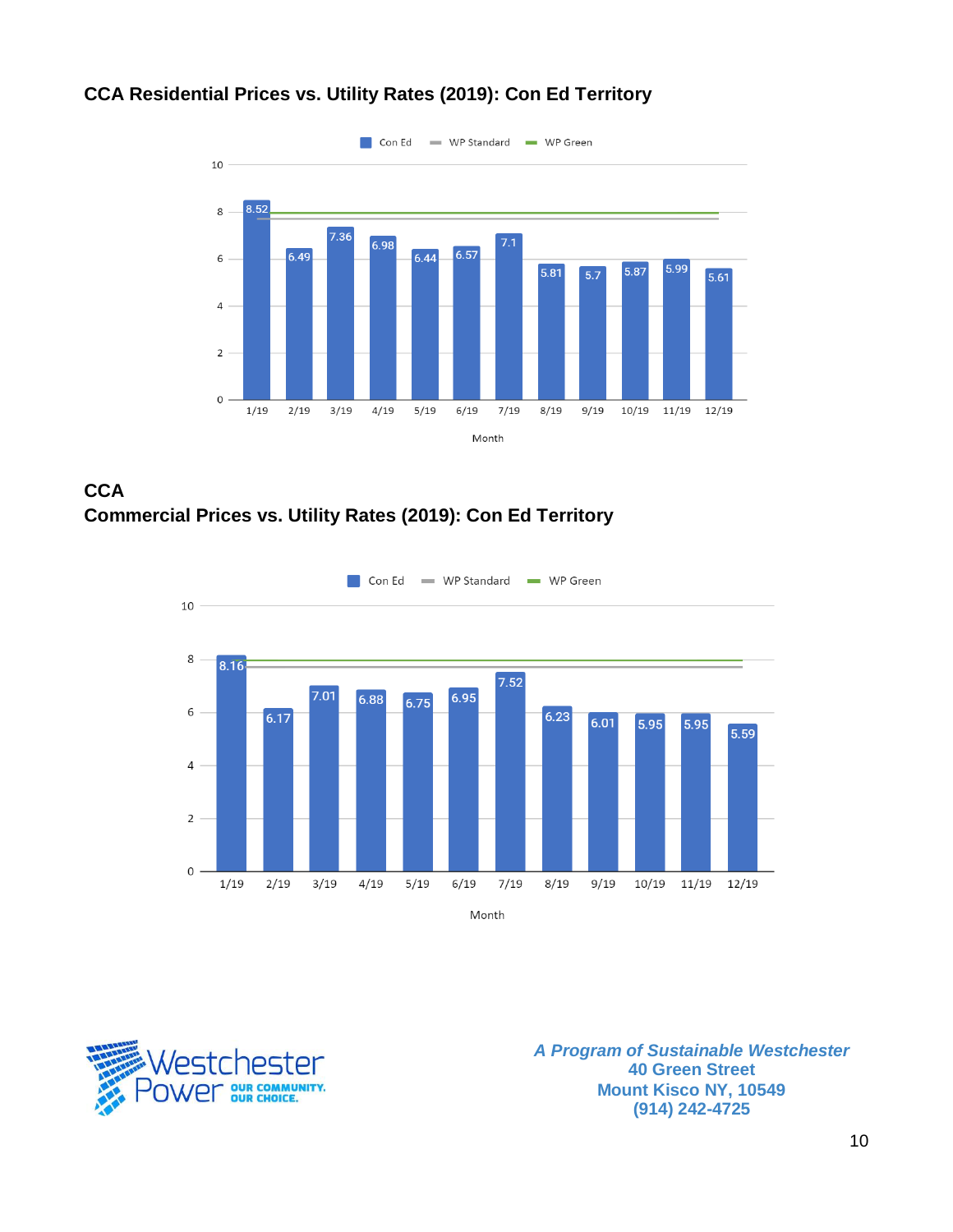

#### <span id="page-10-0"></span>**CCA Residential Prices vs. Utility Rates (2019): NYSEG Territory**

## <span id="page-10-1"></span>**CCA Commercial Prices vs. Utility Rates (2019): NYSEG Territory**



er COMMUNITY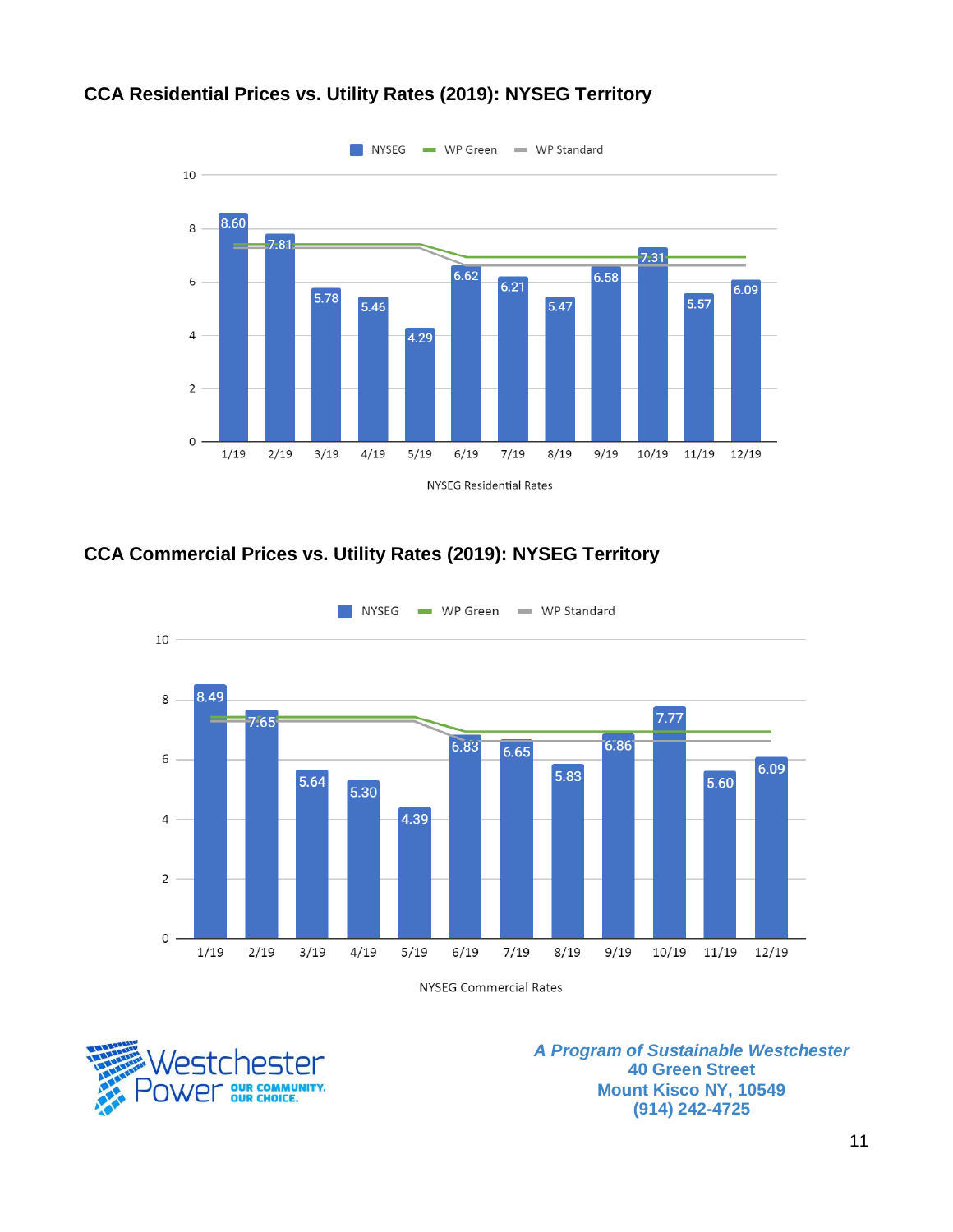## <span id="page-11-0"></span>Value-added Services: Installation of DER, Clean Energy Services

#### <span id="page-11-1"></span>**Community Solar**

In 2019, Sustainable Westchester continued to build on the structures and project experience it had accumulated to expand access to community solar benefits. The program has signed up approximately 400 customers across seventeen projects in the Con Edison and NYSEG utility territories.

Sustainable Westchester's approach to Community Solar is a natural extension of the community campaign experience developed in the Solarize Westchester rooftop solar program (and now in HeatSmart). It also benefits from the skills and emphasis on customer service that is fundamental to four years of Westchester Power operations. This ensures that Community Solar enrollees are well informed about how the program works.

With utility consolidated billing now scheduled for 2021, Sustainable Westchester will be planning for this change and developing its plan for incorporating the community solar credit distribution through the CCA.

#### <span id="page-11-2"></span>**Solar + Storage**

Storage is going to play a critical role in maximizing renewable energy utilization. Sustainable Westchester has worked to create a model for integrated solar-to-EV-charging which will incorporate storage for demand reduction (particularly high for the level 3 high speed charging), as well as a community solar





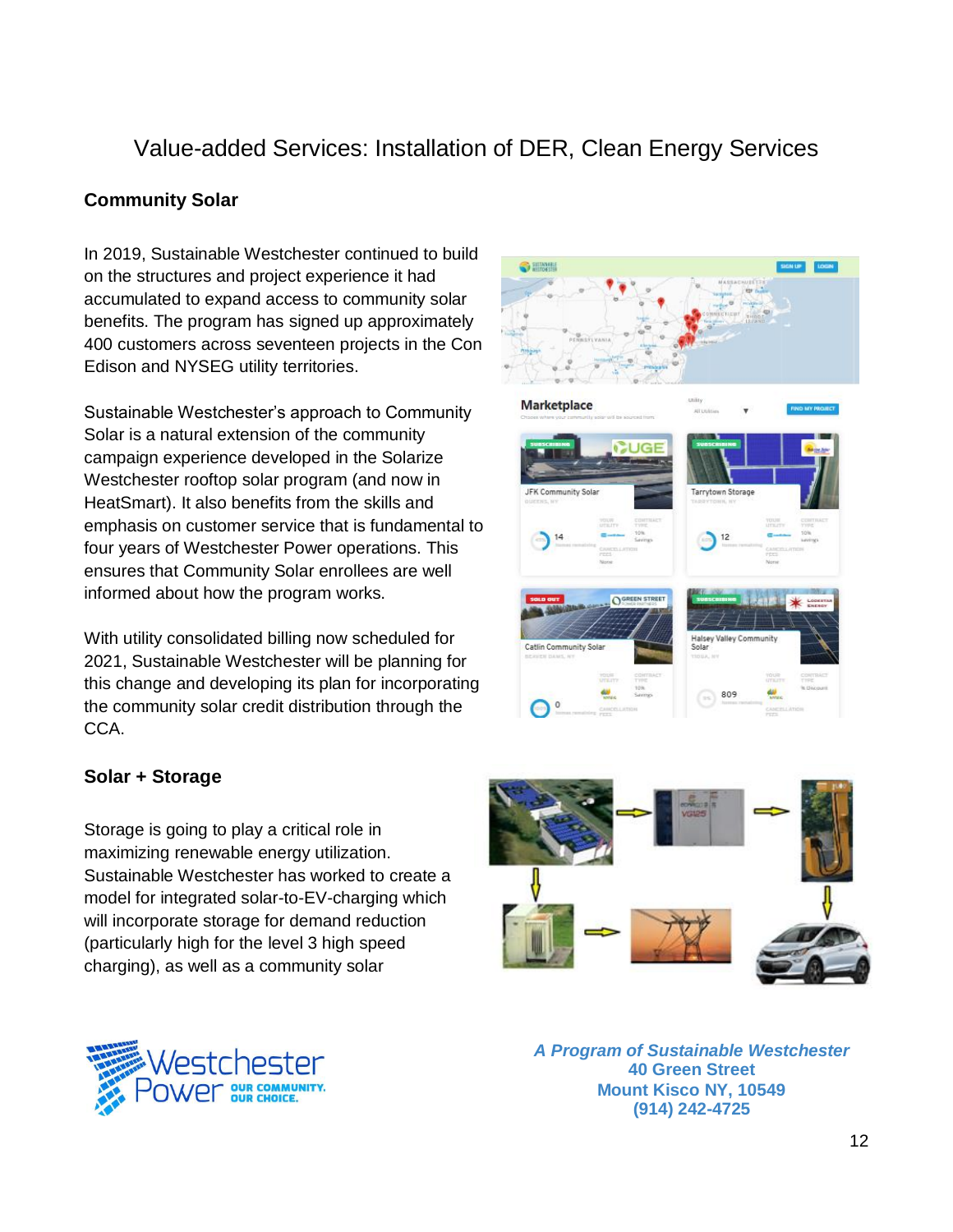component for better economics and community benefit.

This project particularly highlights the "electrify everything" theme that is such important context in Westchester Power program orientation presentations. We expect to finalize with our technology partners and the host (Village of Mount Kisco). It will be constructed at the Village Building where Sustainable Westchester has its offices, and will serve as a very visible educational tool, in addition to the concrete benefits it offers. We have already begun discussions with other municipalities about the possibility of replicating this model.

#### **Demand Response**

In 2019, Sustainable Westchester held early-stage discussions with a firm which was in the process of finalizing an aggregation technology platform that takes advantage of the Advanced Metering Infrastructure (AMI). The technology creates an access to utility demand response programs at the individual residential level. The potential here is exciting, as it offers the possibility to direct earnings to participating residents while providing important services to the grid. Other programs like a residential Virtual Power Plant (VPP) would use the same platform. Not only can storage installed at their premises be used to offer demand reduction by switching usage to the battery behind the meter, but direct aggregated grid injection (front of the meter) is possible. Account holders could also benefit from programs like the Special Case Resource (SCR) of the New York Independent Service Operator (NYISO). The same tool can be used to track and lower the carbon intensity. The completion of advanced meter infrastructure by Con Edison offers the possibility to be able to bring this to reality in 2020.

#### <span id="page-12-0"></span>**Clean Transportation & Landscaping**

Sustainable Westchester continued to promote the transition to clean electrified transportation in 2019, with discounts, webinars and the completion of the High School EV Video Contest begun in 2018. The creative efforts from students around the county were showcased at an award celebration event at the NY Power Authority headquarters in White Plains.

In 2019 Sustainable Westchester continued to promote the benefits of converting to electric-driven landscaping equipment as part of the "electrify



everything" imperative, and started discussions with the Village of Mount Kisco about using the Village office campus where Sustainable Westchester is located as a model for sustainable practices in this area.

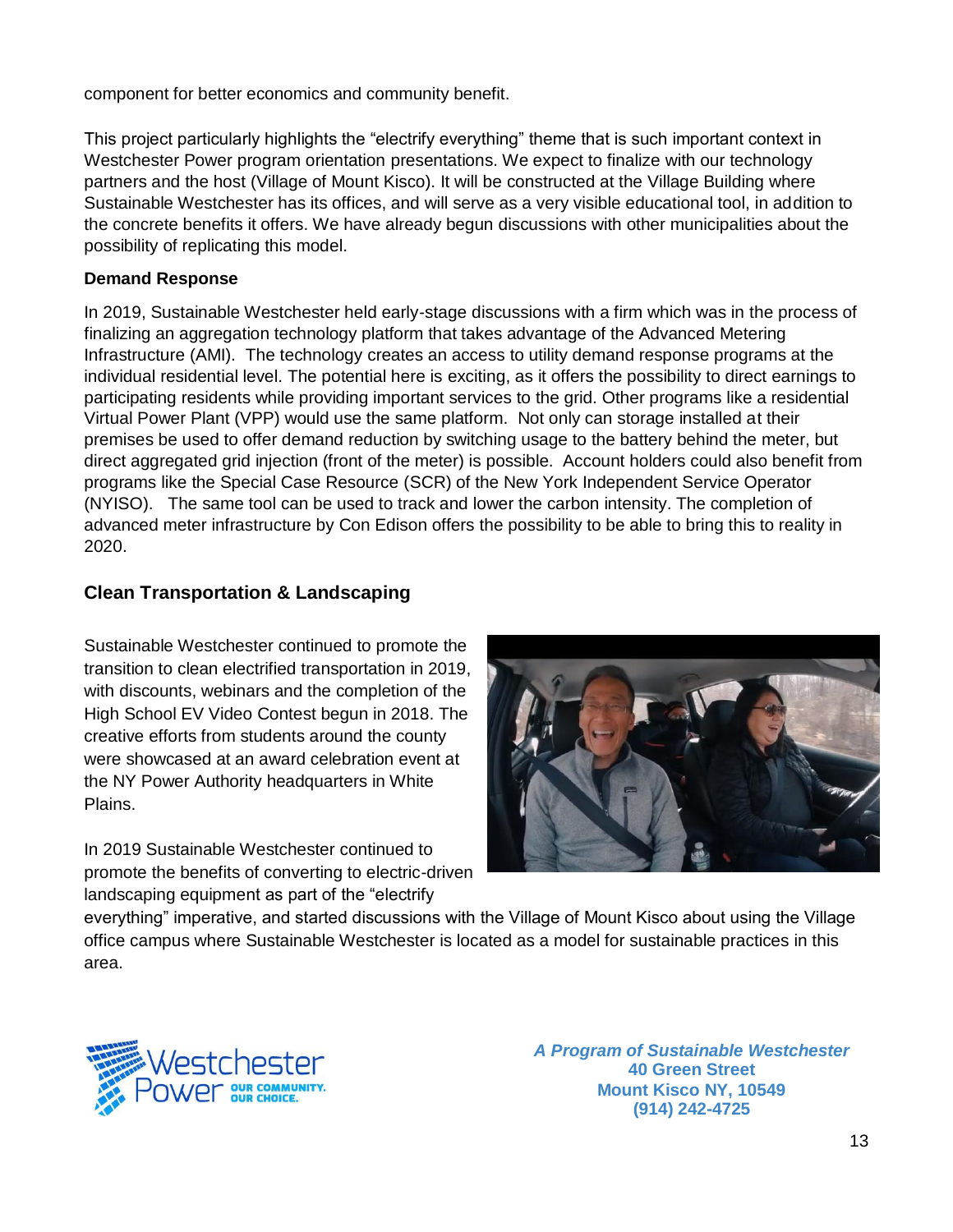#### <span id="page-13-0"></span>**Clean Heat**

In 2019, Sustainable Westchester's first "HeatSmart" campaign for the communities of Bedford, Lewisboro, and Pound Ridge was completed. The campaign significantly raised the profile of alternative heating technologies as well as the importance of building envelope improvements. Municipal leaders helped to make the connection with the community "green energy" program in public events and email blasts.

|                                                       | Number of Projects |
|-------------------------------------------------------|--------------------|
| Campaign Engagement                                   | $3,000+$           |
| (Includes Snail Mail Letter sent to entire Town of    |                    |
| Bedford)                                              |                    |
| Enrollees                                             | 300                |
|                                                       | 63                 |
| Site Visits Performed                                 |                    |
|                                                       | 6                  |
| HPwES Installations -Healthy Home Energy & Consulting |                    |
|                                                       | з                  |
| ASHP Installations – Healthy Home Energy & Consulting |                    |
|                                                       | 16                 |
| GSHP Installations - Dandelion Energy                 |                    |
|                                                       | 25                 |

|  | <b>HeatSmart Campaign #1 Numbers</b> |  |  |  |
|--|--------------------------------------|--|--|--|
|--|--------------------------------------|--|--|--|

The second campaign for Dobbs Ferry and Hastings started with a very well attended launch in the Fall, and continues into 2020.